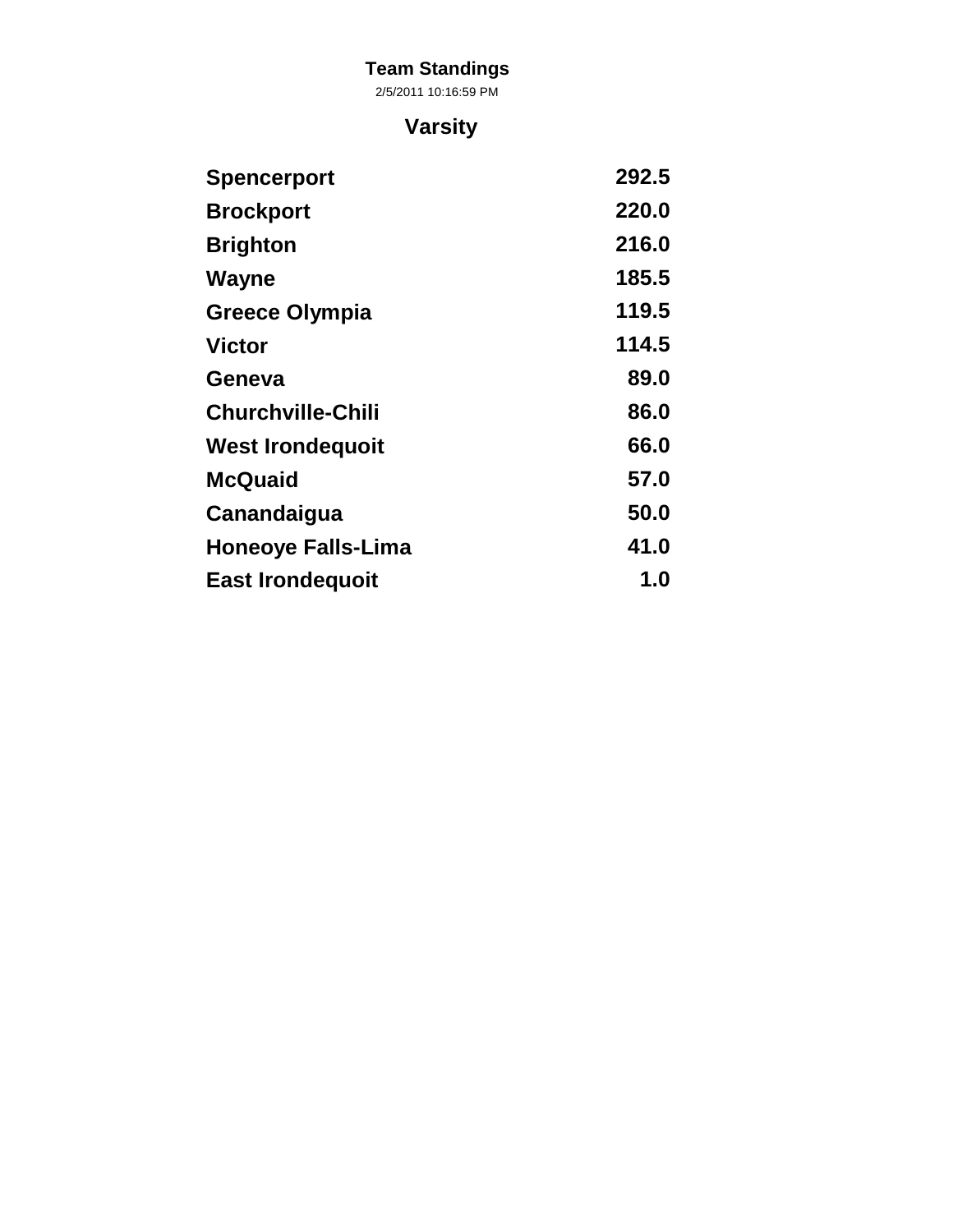# **2011 Class A Wrestling Tournament February 4-5, 2011**

## **Final Results**

#### **Championship Finals**

- 96 Jon Haas (Spencerport) def. Barton Peters (Brockport) 6-5<br>103 Geoff Brown (Spencerport) def. Sal Mingoea (Spencerport)
- Geoff Brown (Spencerport) def. Sal Mingoea (Spencerport)
- 112 Scott Barrett (Spencerport) def. Mike Brown (West Irondequoit) 7-0
- 119 Al Dierna (Wayne) def. Adam Mazzeo (Spencerport) 6-4
- Mike Piedimonte (Spencerport) def. Nick Luongo (Brighton) 10-6<br>Jimmy Porteus (Brockport) def. Brian Silverstien (Brighton) Major Dec. 10-2
- 130 Jimmy Porteus (Brockport) def. Brian Silverstien (Brighton)
- 135 Bob Dierna (Wayne) def. Jon Hughes (Brockport) Pin at 1:06
- 140 Joe Bonaldi (Greece Olympia) def. Brad Mayville (Wayne) 7-3<br>145 Tory Cain (Wayne) def. Steve Maier (Spencerport) Win by Inj Def
- Tory Cain (Wayne) def. Steve Maier (Spencerport)
- 152 Roy Daniels (Spencerport) def. Frank Affronti (Wayne) 7-3
- 160 Dan Taillie (Brighton) def. Sean Hackel (Victor) 1-0
- 171 Richie Childs (Brockport) def. Jessi Kimmerli (Spencerport) Major Dec. 11-3
- 189 David Kelley (Brighton) def. Dave Singletary (Geneva) 7-1
- 215 Jesse Kozub (Brockport) def. Jon Davis (Spencerport) 6-3 (OT)
- Robert Knight (Brockport) def. Jack Weldon (Honeoye Falls-Lima) 3-2

#### **Consolation Finals**

- 96 Tyler Gross (Wayne) def. Nate Gilligan (Canandaigua) Pin at 4:51
- 103 Jake Yankloski (Wayne) def. Steve Hetelekides (Victor) 7-5
- 112 Adam Putz (Brighton) def. Keenan Springer (Churchville-Chili) 9-4
- 
- 119 Tim Tanavung (Brighton) def. Jason Dey (Churchville-Chili) 3-0 125 Chris Kaufman (Greece Olympia) def. Alex Ascher (Brighton) 4-1
- 130 Angelo Deangelis (Spencerport) def. Parker Foster (Geneva) 9-3<br>135 Chaz Milly (McQuaid) def. Bi Turner (Victor) Major Dec. 9-1
	- 135 Chaz Milly (McQuaid) def. Bj Turner (Victor) Major Dec. 9-1
	- 140 Brandon Blancke (Geneva) def. Mike Roman (Spencerport) 3-2
	- 145 Adam Ludwicki (Churchville-Chili) def. Josh Maier (Brockport) Major Dec. 15-2<br>152 Andrew Pryhuber (Brighton) def. Nick Payne (Victor) 7-3
	- Andrew Pryhuber (Brighton) def. Nick Payne (Victor) 7-3
	- 160 Alex Love (Brockport) def. Josh Powell (Churchville-Chili) 7-6
	- 171 Conner Jarrell (West Irondequoit) def. Corey Stanhope (McQuaid) 7-3
	-
- 189 Joe Carter (Brockport) def. Ben Youngman (West Irondequoit)<br>215 Matt Ingalls (Brighton) def. Alex Klei (Victor) Pin at 0:22 Matt Ingalls (Brighton) def. Alex Klei (Victor) Pin at 0:22
- 285 Austion Coleman (Spencerport) def. Jake Debuysor (Greece Olympia) 2-0

#### **Fifth and Sixth Place Finals**

- 
- 96 Brian Beauchamp (McQuaid) def. Bryan Lantry (Wayne) Win by DSQ<br>103 Anderson Riveria (Greece Olympia) def. Alex Wasserman (Brighton) 103 Anderson Riveria (Greece Olympia) def. Alex Wasserman (Brighton) Major Dec. 15-2
- DJ Bently (Greece Olympia) def. Steven Mazza (Brockport)
- 119 Jake Boice (Honeoye Falls-Lima) def. Ari Crane (Brighton) 6-1
- 
- 125 Kyle Vershay (Canandaigua) def. Austin Patterson (Wayne) 7-3
- 130 Steve Azzano (Wayne) def. Evan Vershay (Canandaigua) Pin at 2:56<br>135 Mike Morabito (Spencerport) def. Griffin Lavine (Brighton) 3-0 Mike Morabito (Spencerport) def. Griffin Lavine (Brighton) 3-0
- 140 Lyle Plucknette (Churchville-Chili) def. John Bourgeois (West Irondequoit) 2-1
- 145 Tim Dattilo (Victor) def. Collin Kehoe (Brockport) Win by Forfeit
- 152 Josh Smith (Geneva) def. Tyler Keear (Geneva) 4-2
- 160 Dan Ramirez (Geneva) def. Joe Inzana (Spencerport) Win by Inj Def
- 171 Gordon Truesdale (Brighton) def. Tim Russ (Greece Olympia) 5-3
- 189 Chris Sutton (Greece Olympia) def. Onaje Davis (Victor) 8-7
- 215 Christian Shepherd (Geneva) def. Alex Watson (Greece Olympia) Major Dec. 9-0
- Ian James (Greece Olympia) def. Cory Zuhlsdorf (Victor) 6-2

## MOW:

#### Weights 96-140

### 135Bob Dierna (Wayne)

# Weights 145-285 152Roy Daniels (Spencerport)

## **Sportsmanship** Nick Payne (Victor)

# Coach of the Year Tony D'Ambra(Spencerport)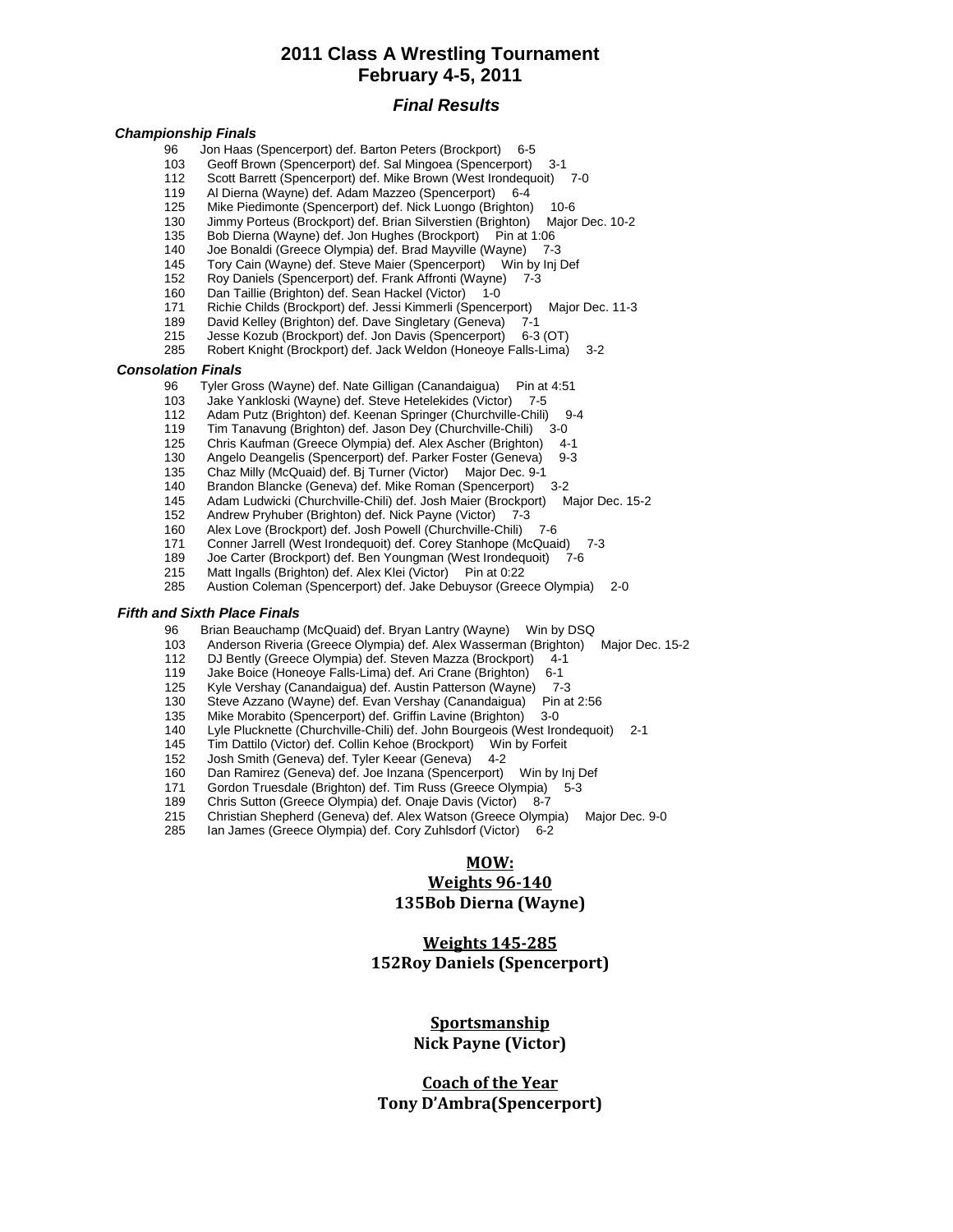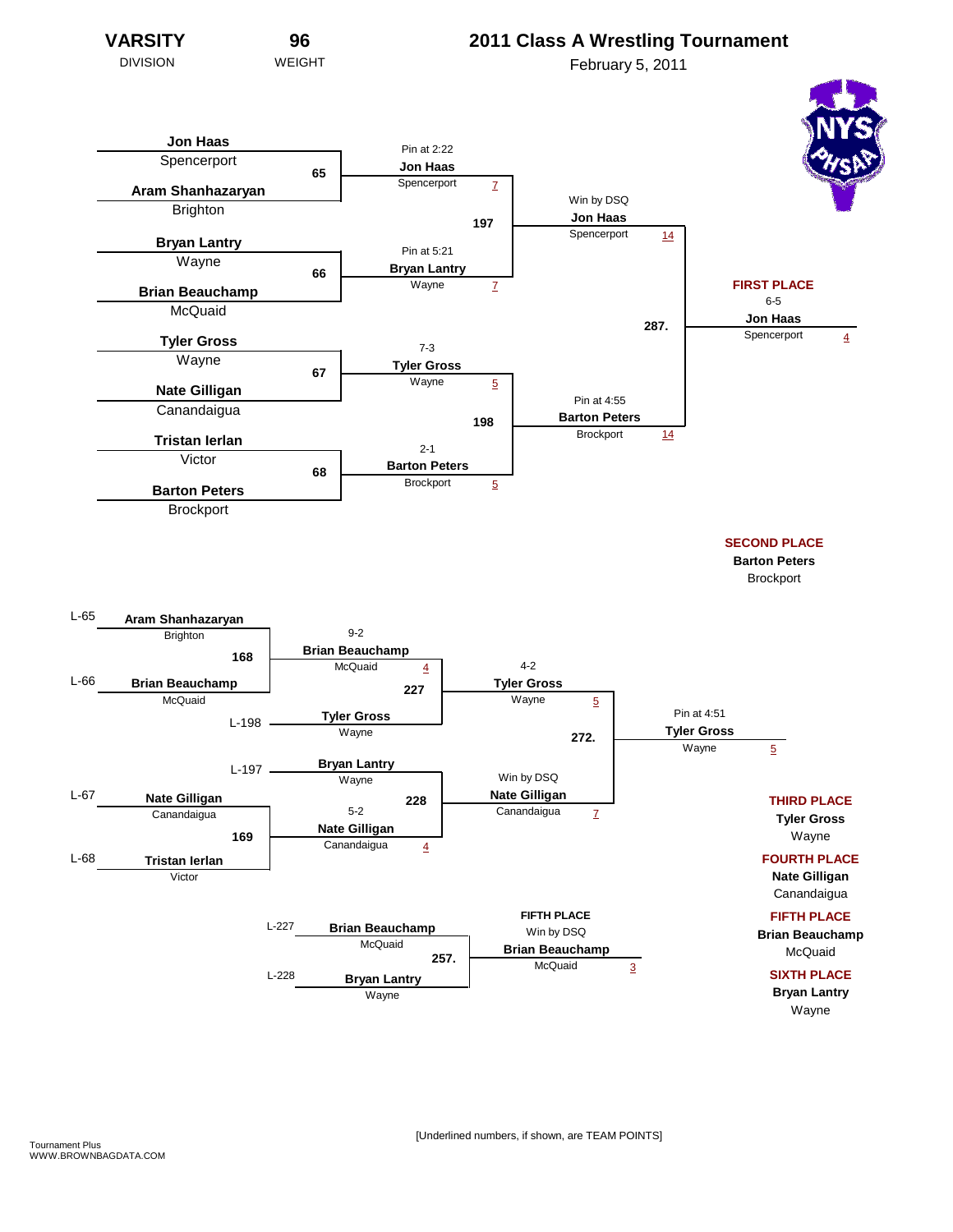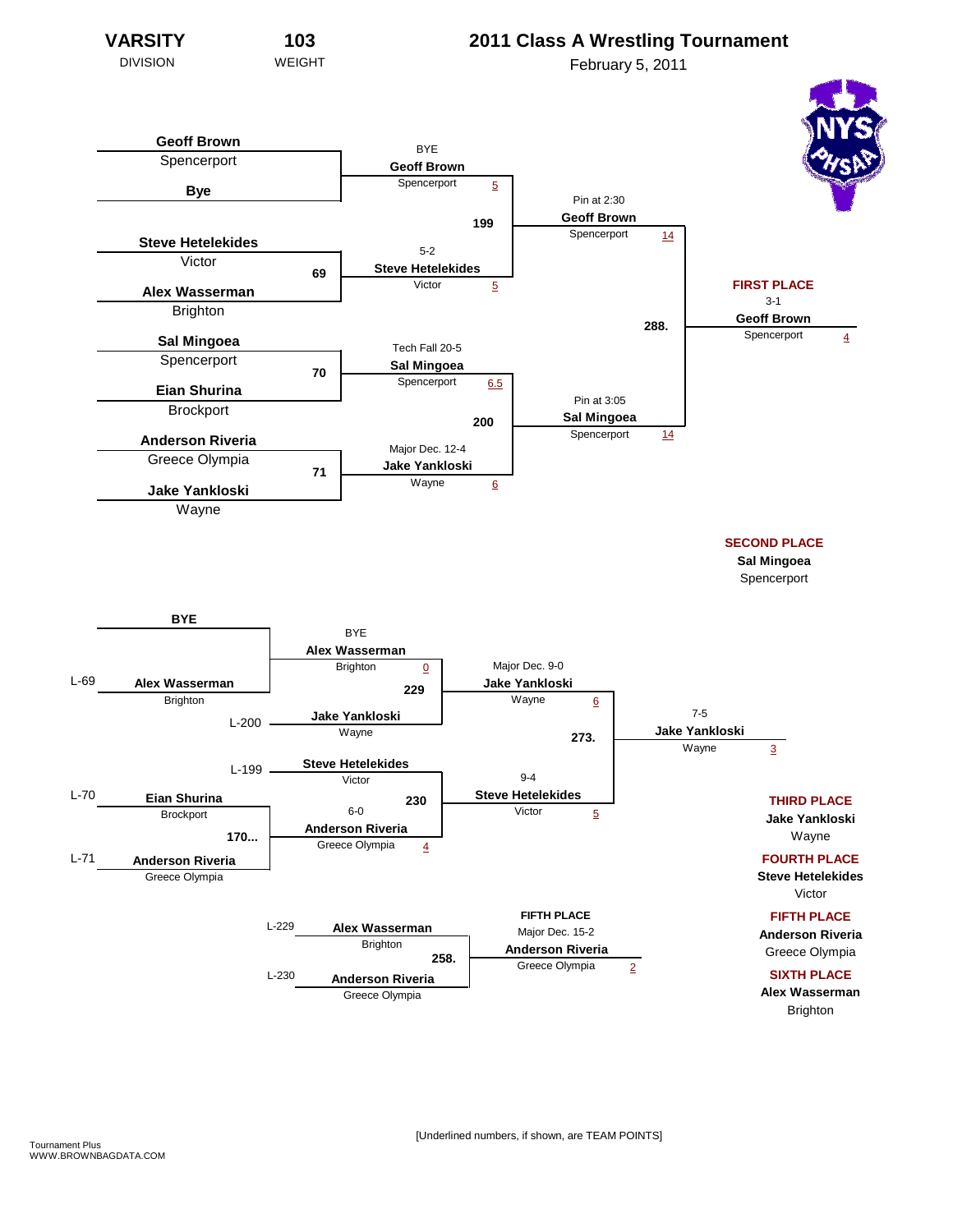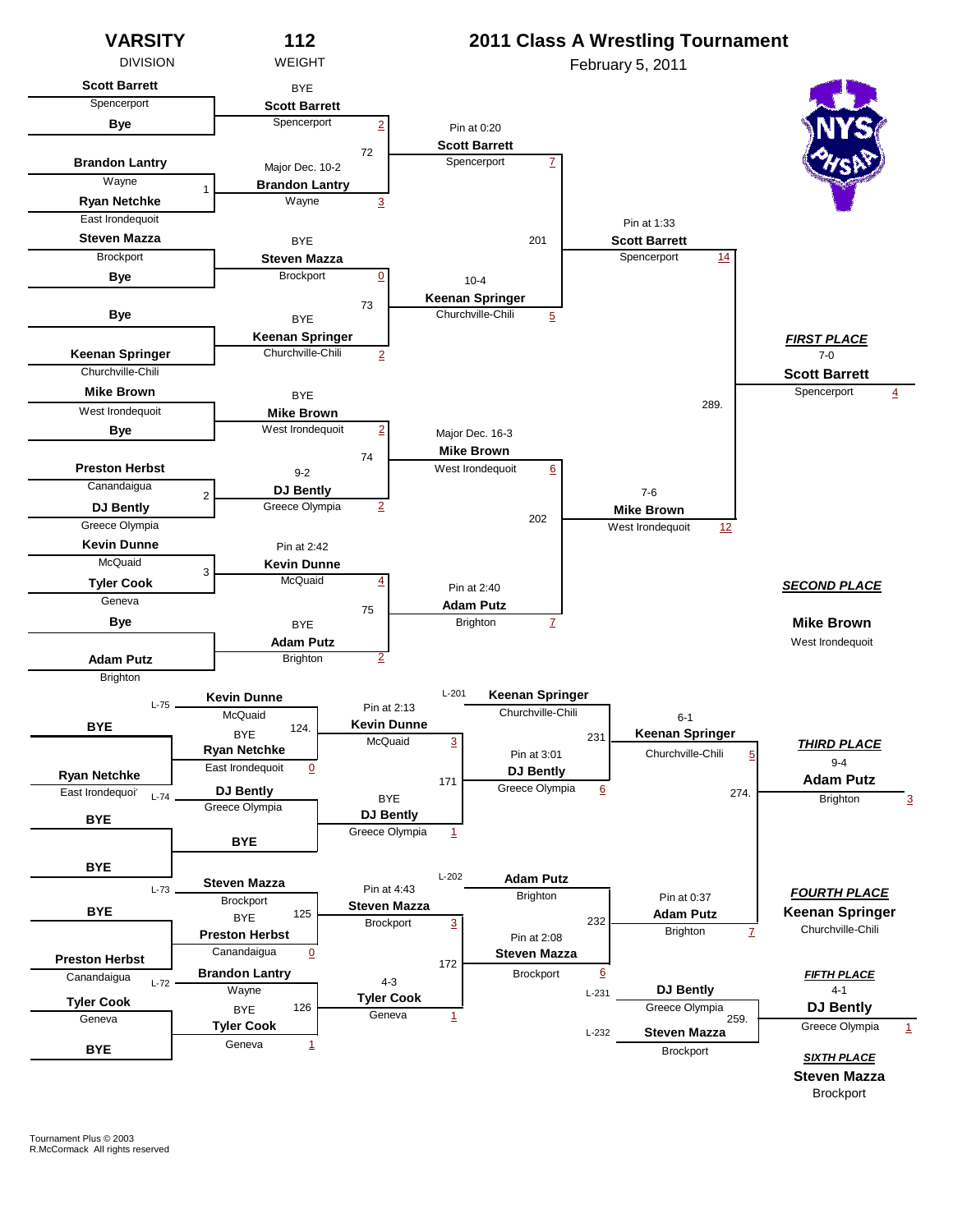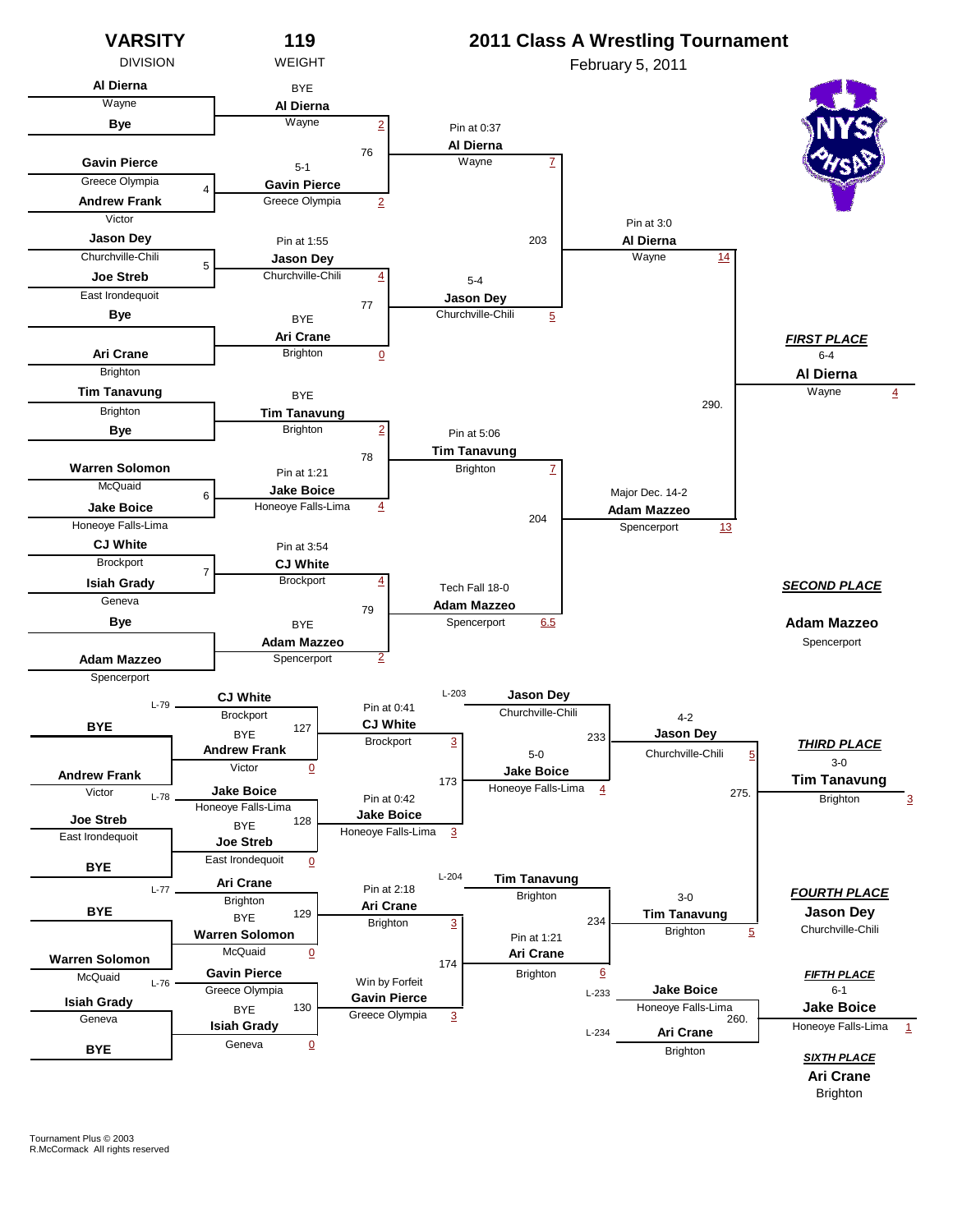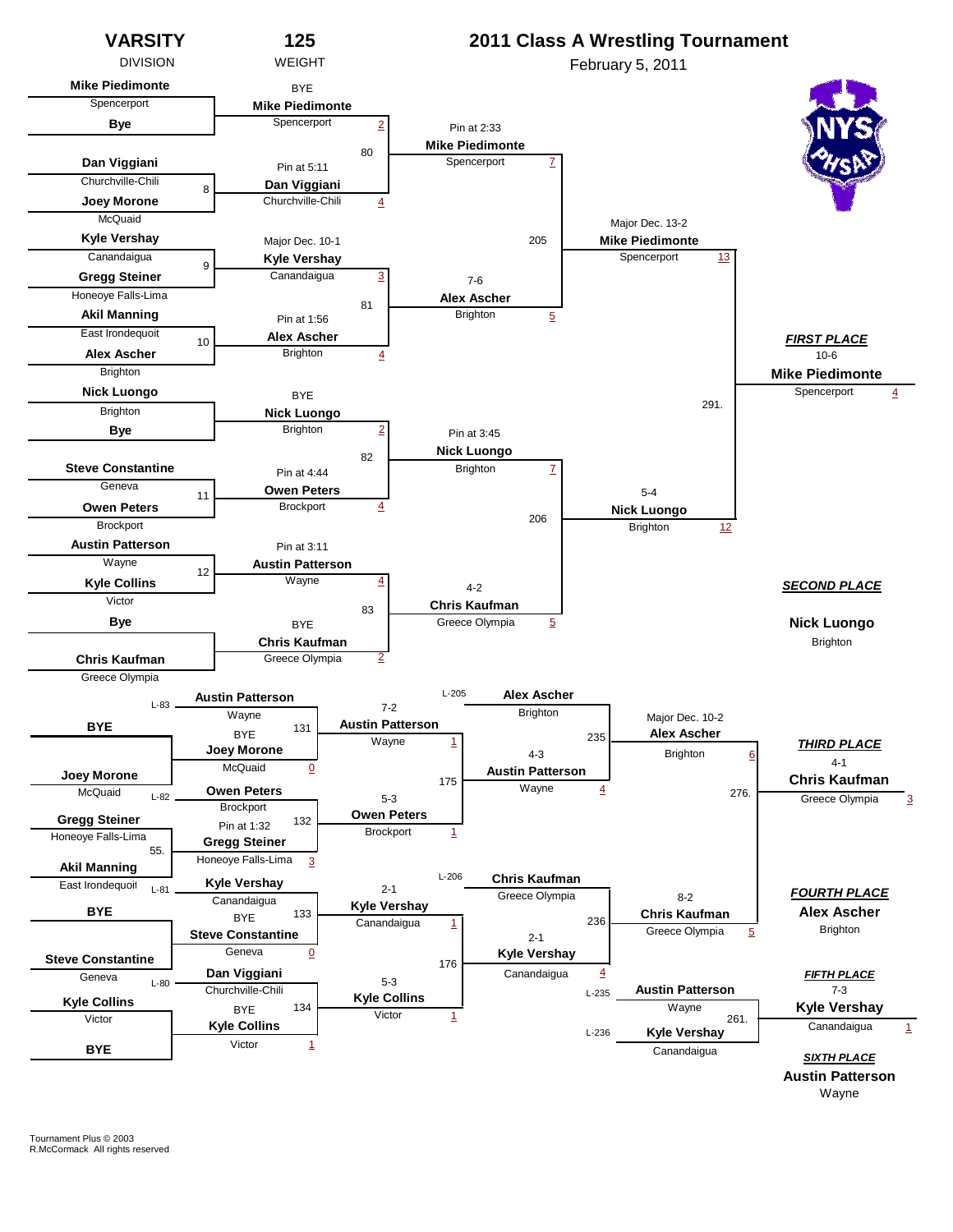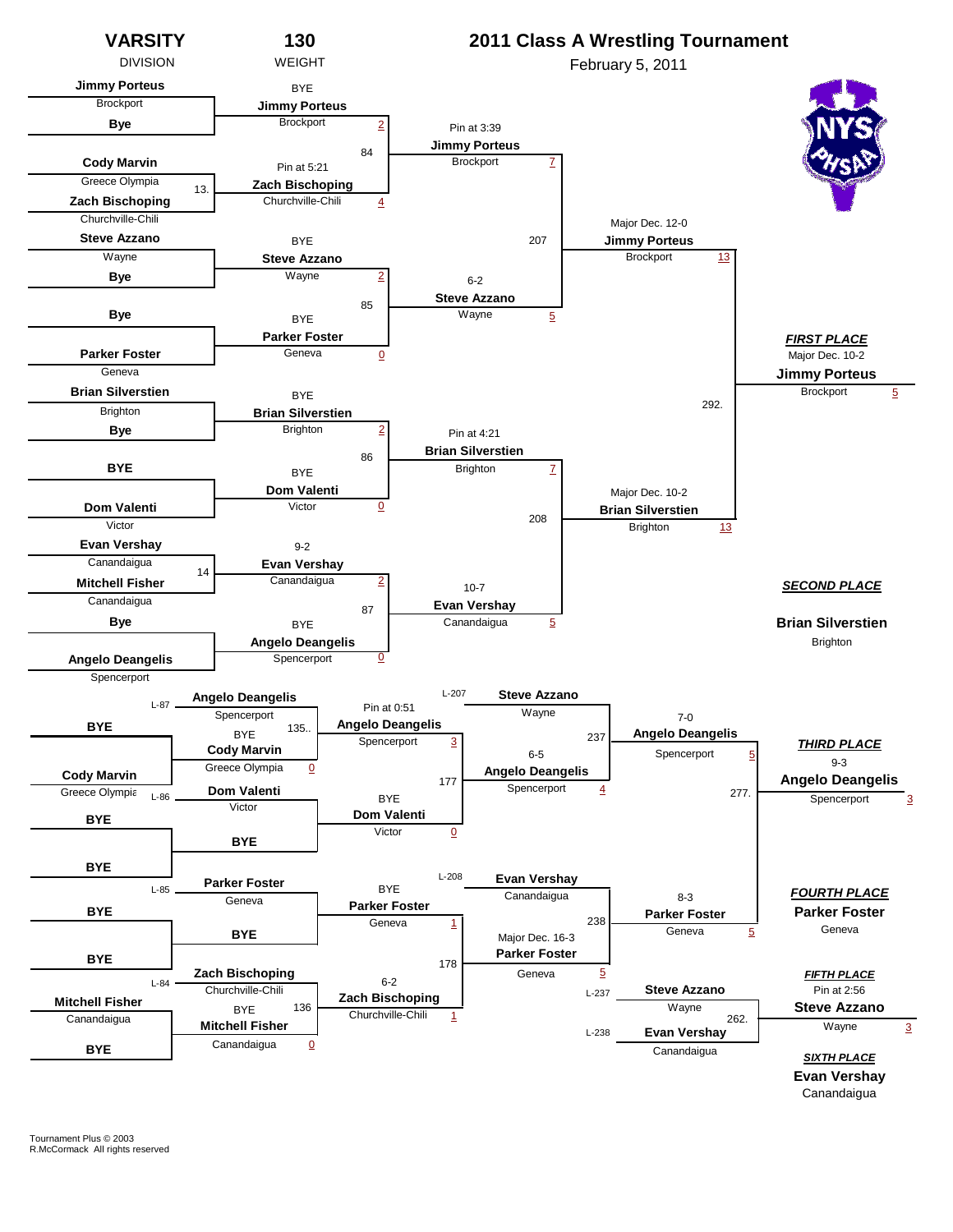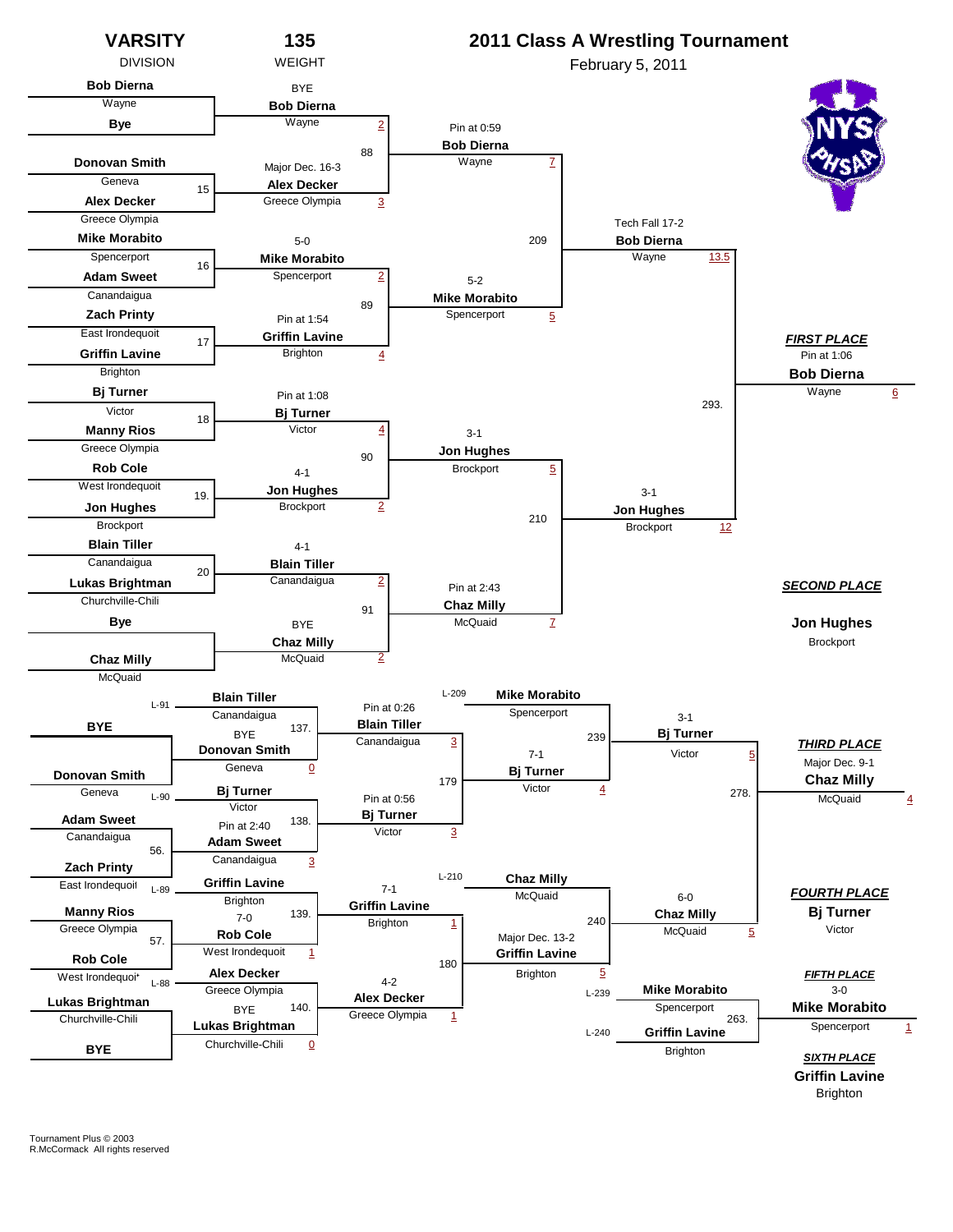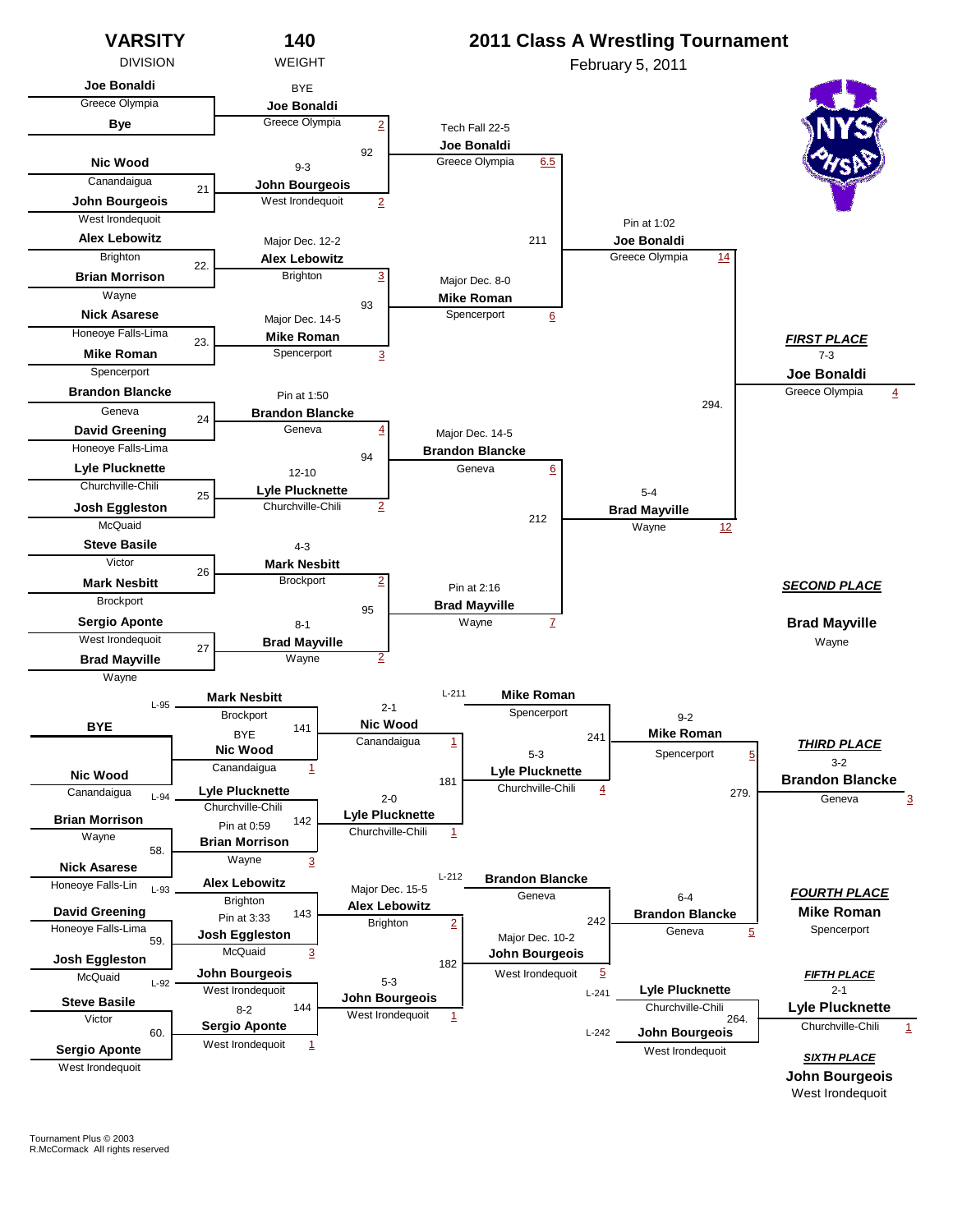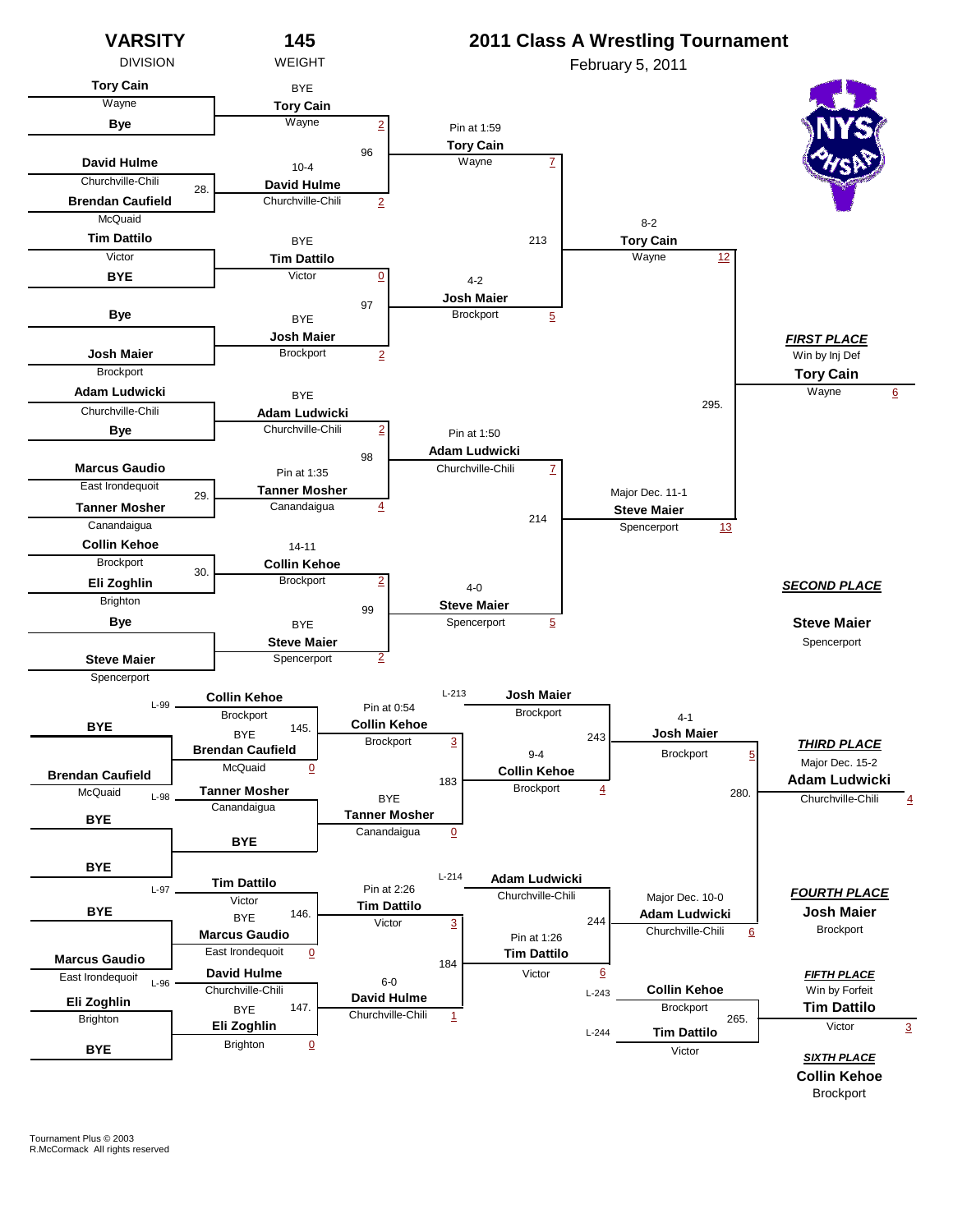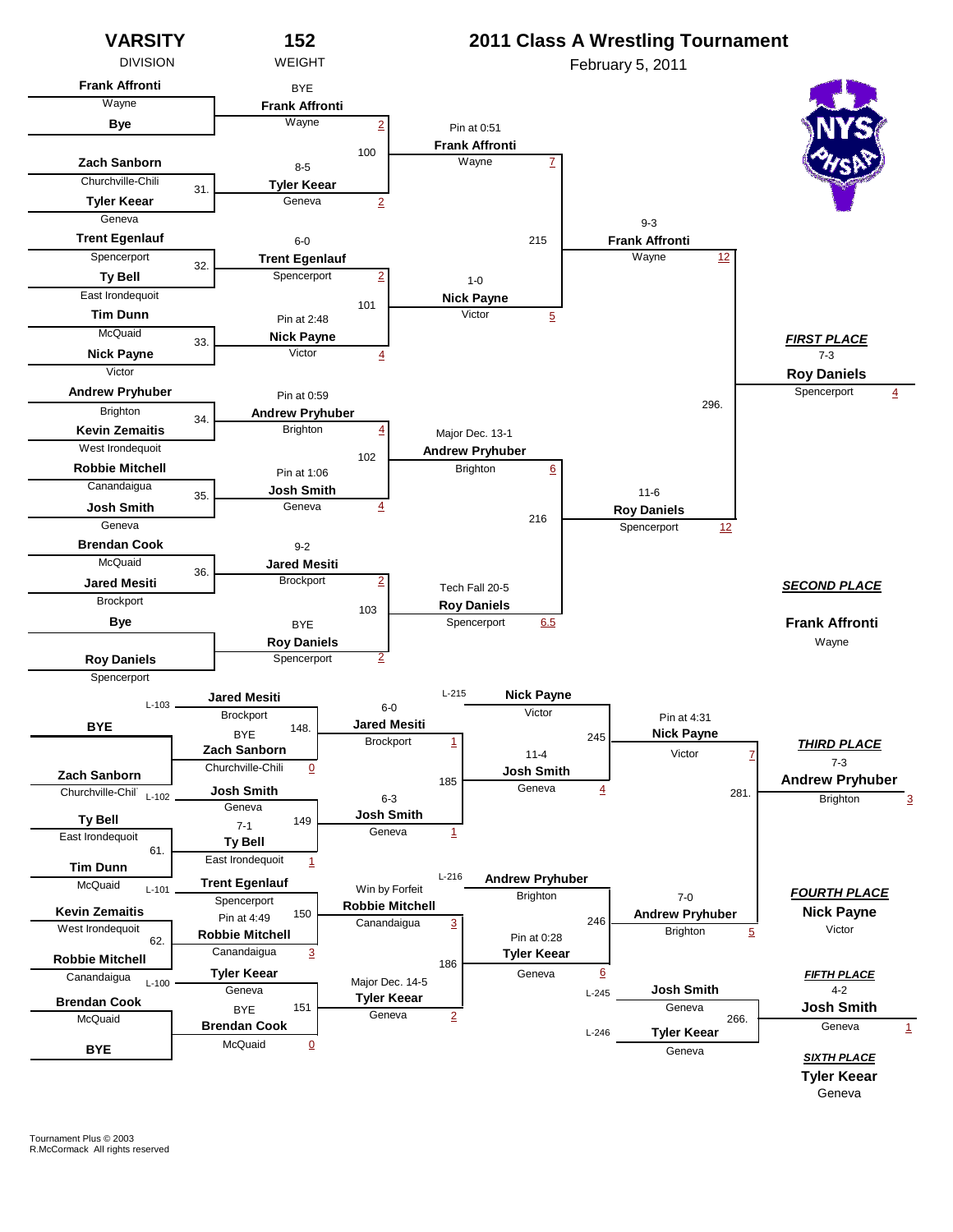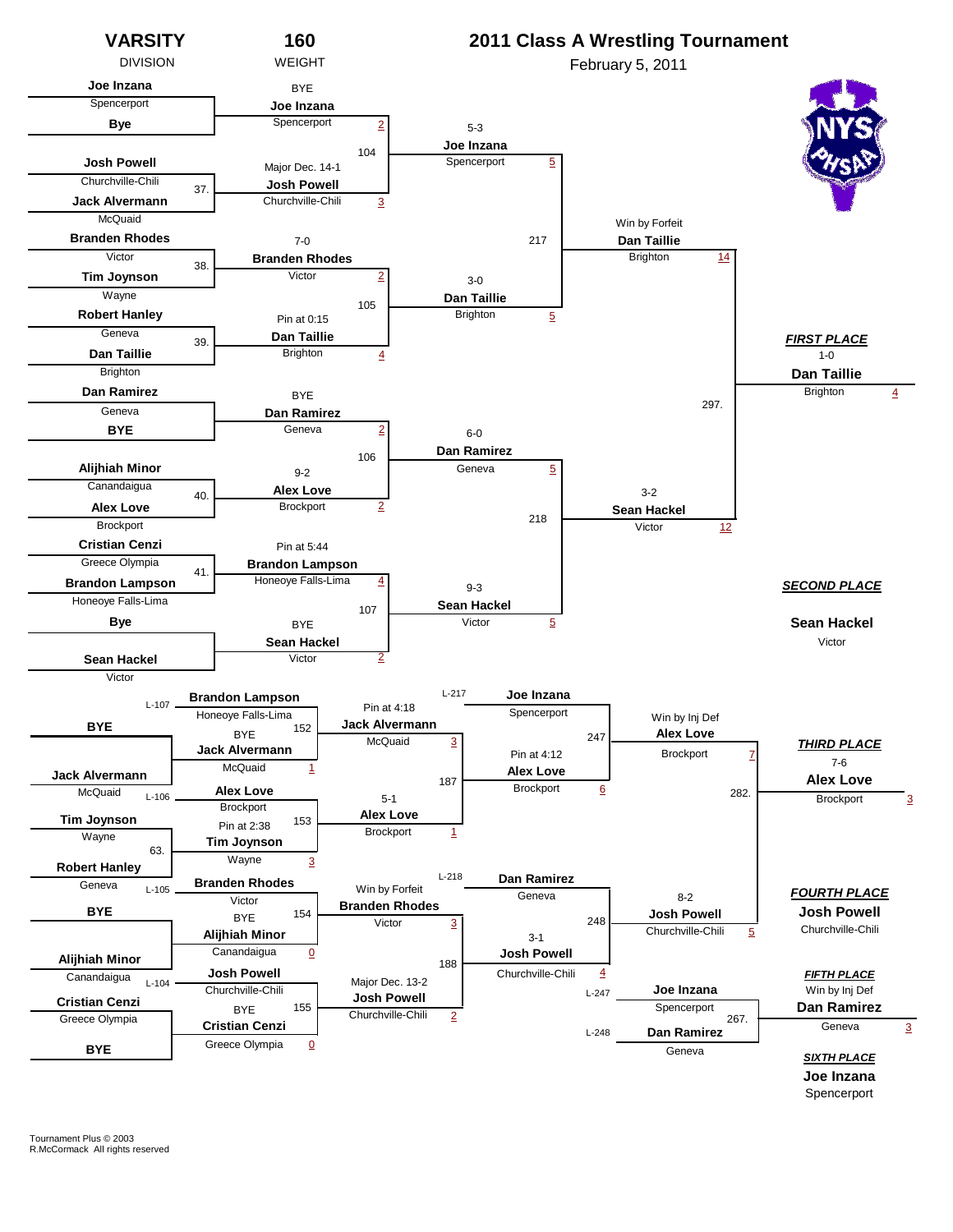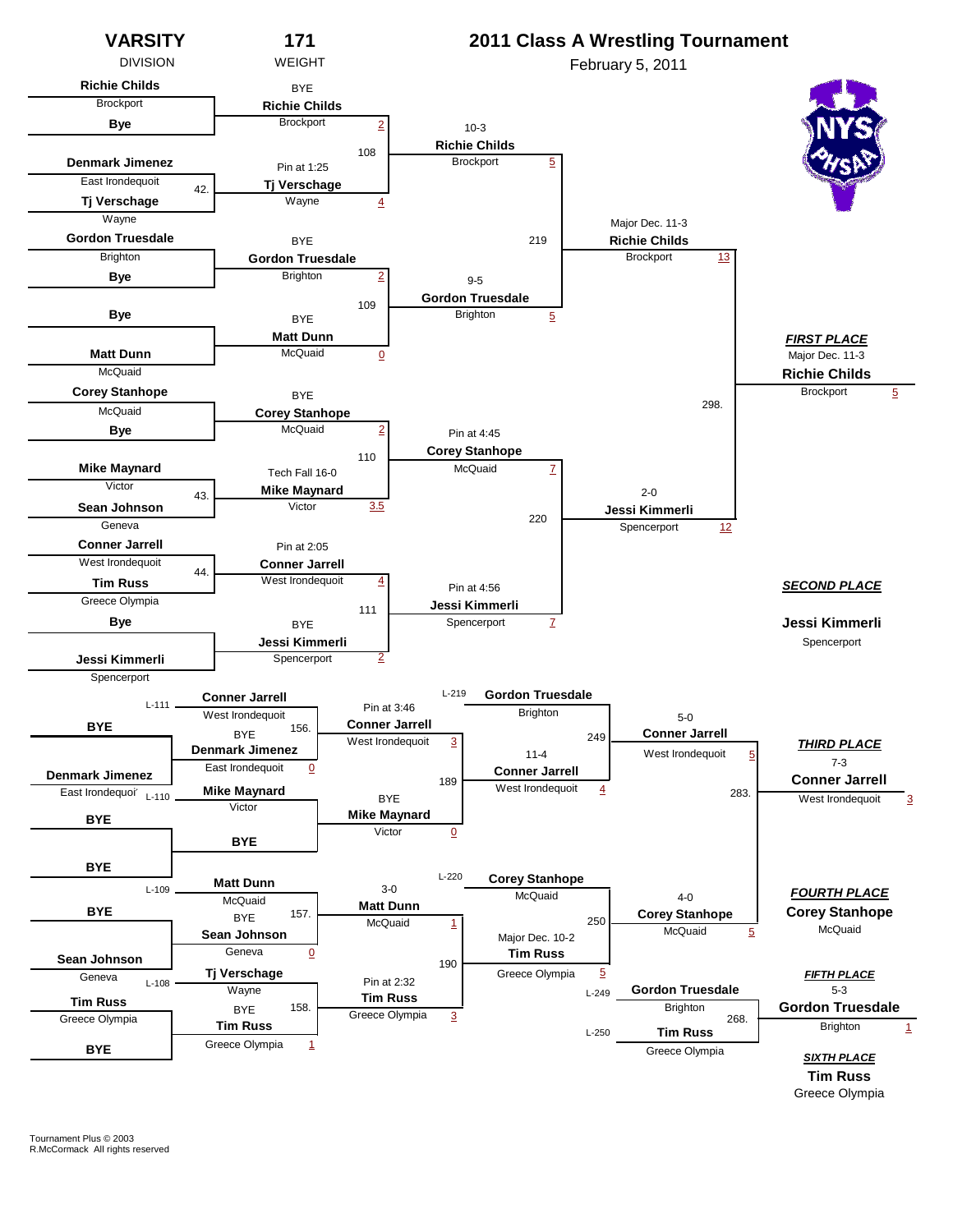![](_page_14_Figure_0.jpeg)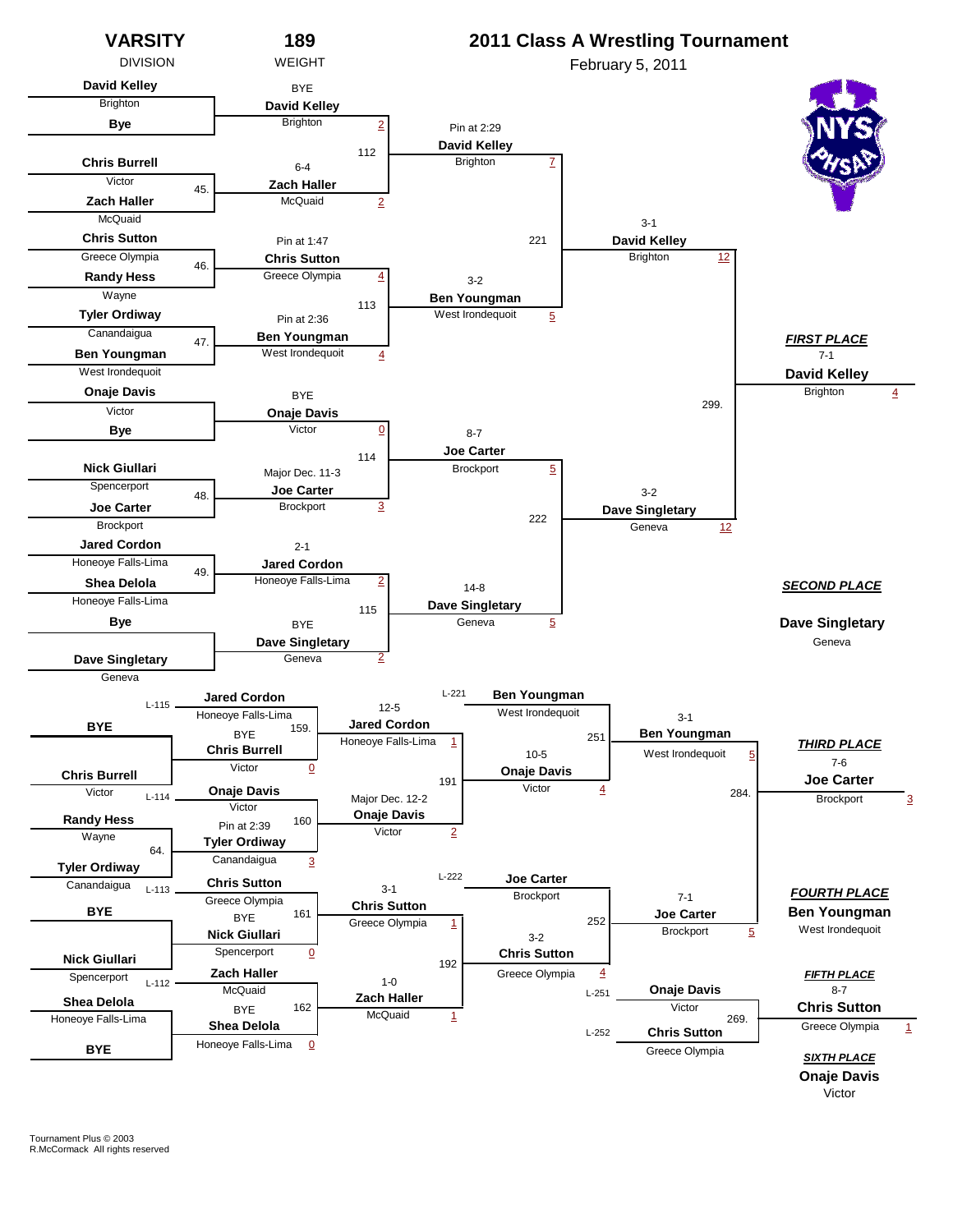![](_page_15_Figure_0.jpeg)